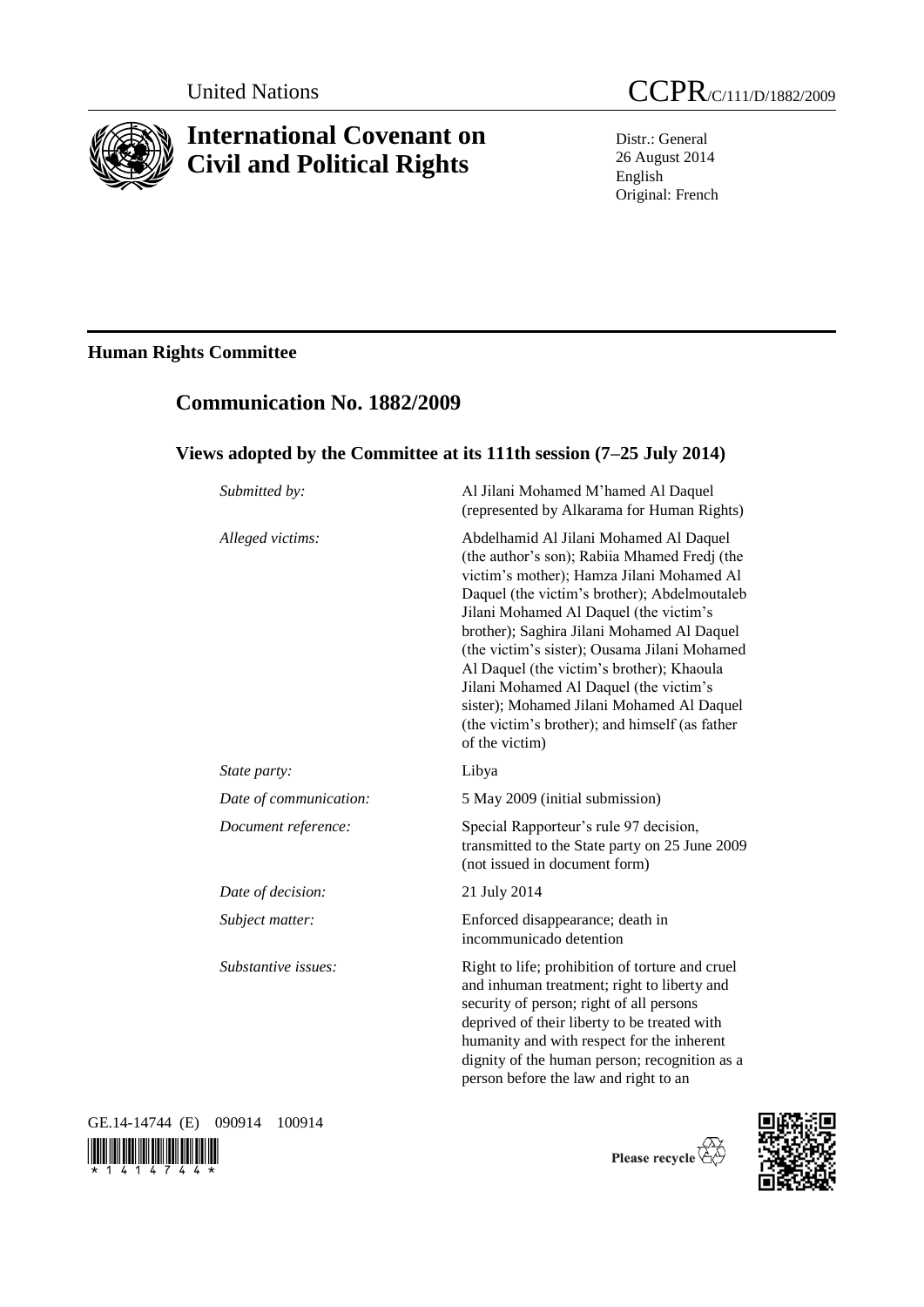|                                   | effective remedy                                                                                                                    |
|-----------------------------------|-------------------------------------------------------------------------------------------------------------------------------------|
| Procedural issues:                | Lack of cooperation from the State party;<br>examination of the same matter before<br>another procedure of international settlement |
| Articles of the Covenant:         | 2 (para. 3), 6 (para. 1), 7, 9 (paras. $1-4$ ), 10<br>(para. 1) and $16$                                                            |
| Article of the Optional Protocol: | 5 (para. $2(a)$ )                                                                                                                   |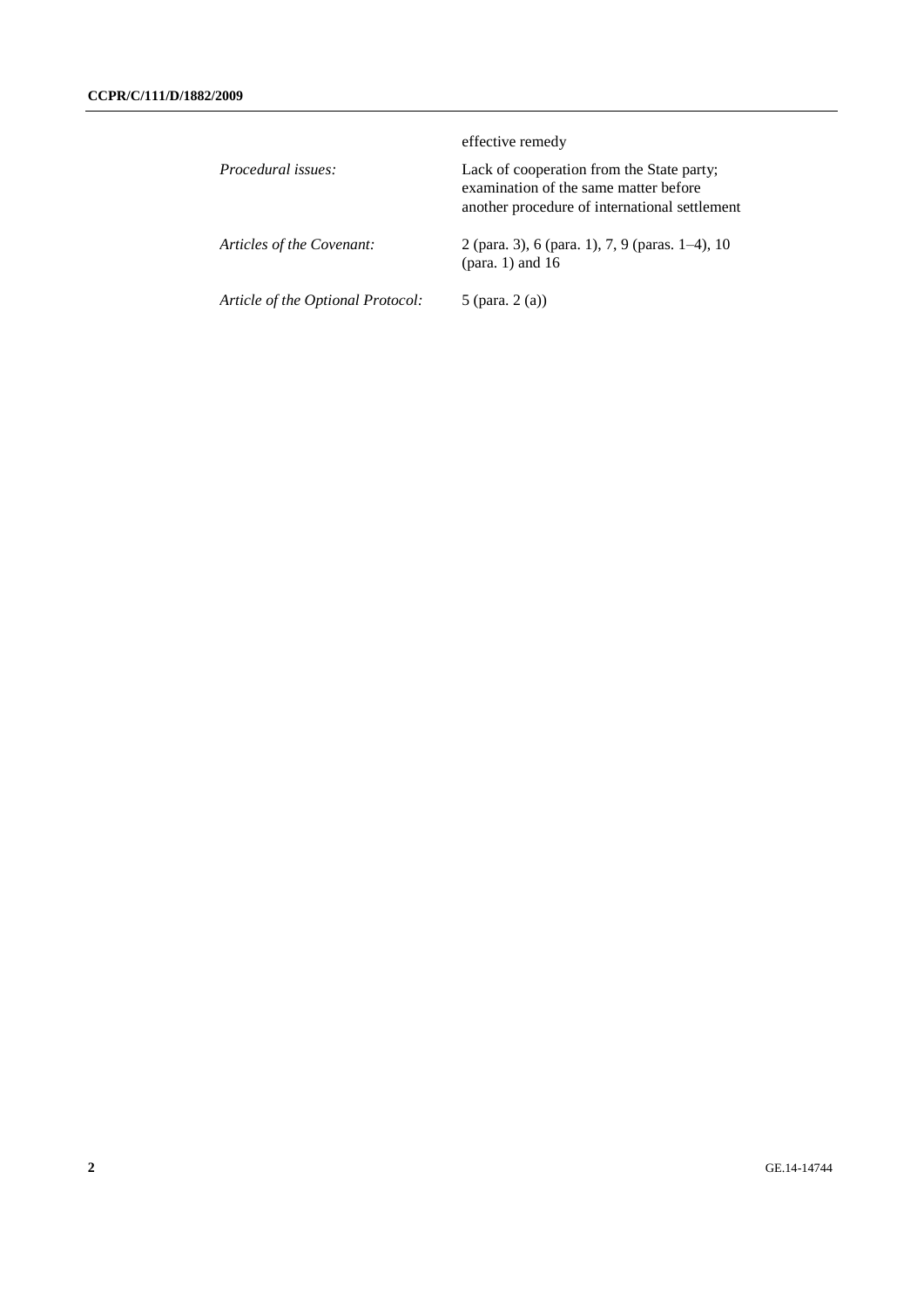## **Annex**

# **Views of the Human Rights Committee under article 5, paragraph 4, of the Optional Protocol to the International Covenant on Civil and Political Rights (111th session)**

concerning

### **Communication No. 1882/2009\***

| Submitted by:          | Al Jilani Mohamed M'hamed Al Daquel<br>(represented by Alkarama for Human Rights)                                                                                                                                                                                                                                                                                                                                                                                                                                                    |
|------------------------|--------------------------------------------------------------------------------------------------------------------------------------------------------------------------------------------------------------------------------------------------------------------------------------------------------------------------------------------------------------------------------------------------------------------------------------------------------------------------------------------------------------------------------------|
| Alleged victims:       | Abdelhamid Al Jilani Mohamed Al Daquel<br>(the author's son); Rabiia Mhamed Fredj (the<br>victim's mother); Hamza Jilani Mohamed Al<br>Daquel (the victim's brother); Abdelmoutaleb<br>Jilani Mohamed Al Daquel (the victim's<br>brother); Saghira Jilani Mohamed Al Daquel<br>(the victim's sister); Ousama Jilani Mohamed<br>Al Daquel (the victim's brother); Khaoula<br>Jilani Mohamed Al Daquel (the victim's<br>sister); Mohamed Jilani Mohamed Al Daquel<br>(the victim's brother); and himself (as father)<br>of the victim) |
| <i>State party:</i>    | Libya                                                                                                                                                                                                                                                                                                                                                                                                                                                                                                                                |
| Date of communication: | 5 May 2009 (initial submission)                                                                                                                                                                                                                                                                                                                                                                                                                                                                                                      |

*The Human Rights Committee*, established under article 28 of the International Covenant on Civil and Political Rights,

*Meeting* on 21 July 2014,

*Having concluded* its consideration of communication No. 1882/2009, submitted on behalf of Mr. Abdelhamid Al Jilani Mohamed Al Daquel under the Optional Protocol to the International Covenant on Civil and Political Rights,

*Having taken into account* all written information made available to it by the author of the communication,

*Adopts* the following:

<sup>\*</sup> The following members of the Committee participated in the examination of the present communication: Yadh Ben Achour, Lazhari Bouzid, Christine Chanet, Ahmad Amin Fathalla, Cornelis Flinterman, Yuji Iwasawa, Walter Kälin, Zonke Zanele Majodina, Gerald L. Neuman, Sir Nigel Rodley, Víctor Manuel Rodríguez-Rescia, Fabián Omar Salvioli, Dheerujlall Seetulsingh, Anja Seibert-Fohr, Yuval Shany, Konstantine Vardzelashvili, Margo Waterval and Andrei Paul Zlătescu.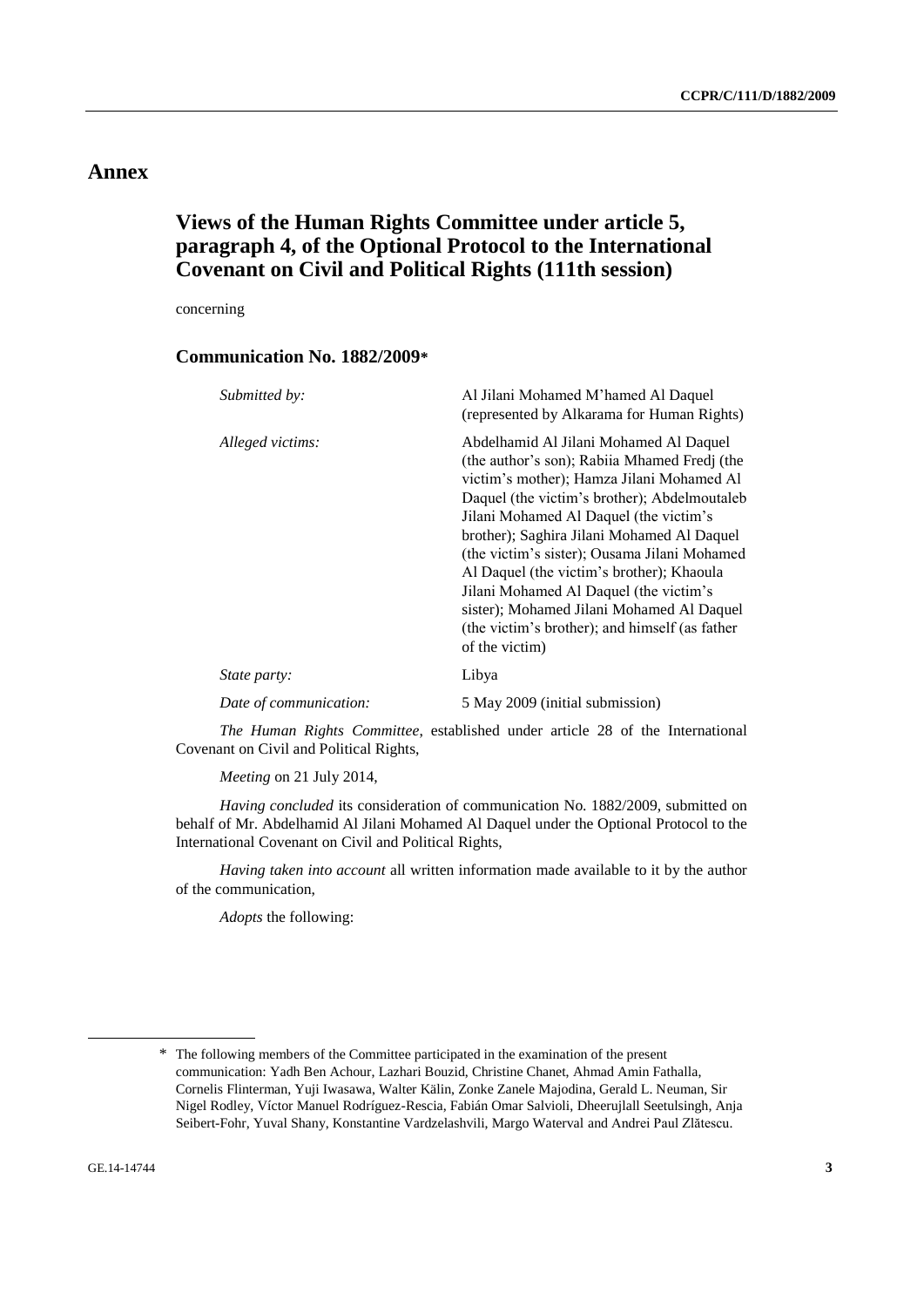### **Views under article 5, paragraph 4, of the Optional Protocol**

1. The author of the communication, dated 5 May 2009, is Al Jilani Mohamed M'hamed Al Daquel, born in Beni Walid (Libya) in 1940. He alleges that his son, Abdelhamid Al Jilani Mohamed Al Daquel (Abdelhamid Al Daquel), born on 22 March 1963, was the victim of a violation of articles 2 (para. 3), 6 (para. 1), 7, 9 (paras. 1–4), 10 (para. 1) and 16 of the Covenant by Libya. He further maintains that his wife, Rabiia Mhamed Fredj, born in 1947, his other six children<sup>1</sup> and he himself are victims of violations of articles 2 (para. 3) and 7 of the Covenant.

#### **The facts as presented by the author**

2.1 Abdelhamid Al Daquel is a former Libyan Air Force pilot, born on 22 March 1963 in Beni Walid. On 26 January 1989 he was arrested at Foum Molghat, near Tarhouna, by several officials of the State Internal Security Agency (*al amn al-dakhili*). At the time of his arrest he was in a vehicle with three other persons: the driver, a schoolteacher from Beni Walid and an Air Force lieutenant, a pilot in the same unit as himself. The other three were arrested at the same time as the victim. The first two were held incommunicado for 2 weeks at the Security Agency premises in Tripoli and eventually released. The third person, the Air Force lieutenant, was held incommunicado for several years before being released from Abou Salim prison, near Tripoli, in March 1995.

2.2 Despite the author's numerous approaches to various prison, political and judicial authorities, they never acknowledged his son's detention. As soon as Abdelhamid Al Daquel was arrested, the author went to the barracks where his son was based to try to get some information from his colleagues. None of them were willing to give him any information or help, from which he deduced that his son had been arrested for political reasons.<sup>2</sup>

2.3 Not until 1995, after the pilot who had been arrested at the same time as Abdelhamid Al Daquel was released, did the victim's family, who had had no news of him since his arrest 6 years before, first learn that he was alive and was being held incommunicado in Abou Salim prison. They also learned that no judicial proceedings had been brought against him, and the author later had indirect confirmation that his son was still in Abou Salim prison; however he never received official confirmation of that, or permission to visit him.

2.4 On 8 November 2008, i.e., nearly 20 years after his arrest, officials from the Internal Security Agency in Beni Walid came to see the family and told them the victim had died. They refused to give the family any details of the date or circumstances of the death, merely asking them to make an announcement of the death and telling them that they would soon receive an official death certificate.

2.5 Some days later the same officials did indeed return to the family home and gave them a certificate dated 6 November 2008 stating that Abdelhamid Al Daquel had died in Tripoli on 23 June 1996 and that the death had been recorded in the civil registry for 2008 as entry No. 200/2008.<sup>3</sup> The officials again refused to give the author any details of the circumstances of his son's death or even to say where he was buried. The author accordingly informed the authorities that he would not announce his son's death until they

<sup>1</sup> Hamza Jilani Mohamed Al Daquel (the victim's brother), born 28 April 1967; Abdelmoutaleb Jilani Mohamed Al Daquel (the victim's brother), born 14 June 1969; Saghira Jilani Mohamed Al Daquel (the victim's sister), born 5 May 1977; Ousama Jilani Mohamed Al Daquel (the victim's brother), born 7 April 1980; Khaoula Jilani Mohamed Al Daquel (the victim's sister), born 23 November 1983; and Mohamed Jilani Mohamed Al Daquel (the victim's brother), born 20 December 1990.

 $2 \text{ The author does not elaborate further.}$ 

 $3$  The death certificate is in the file.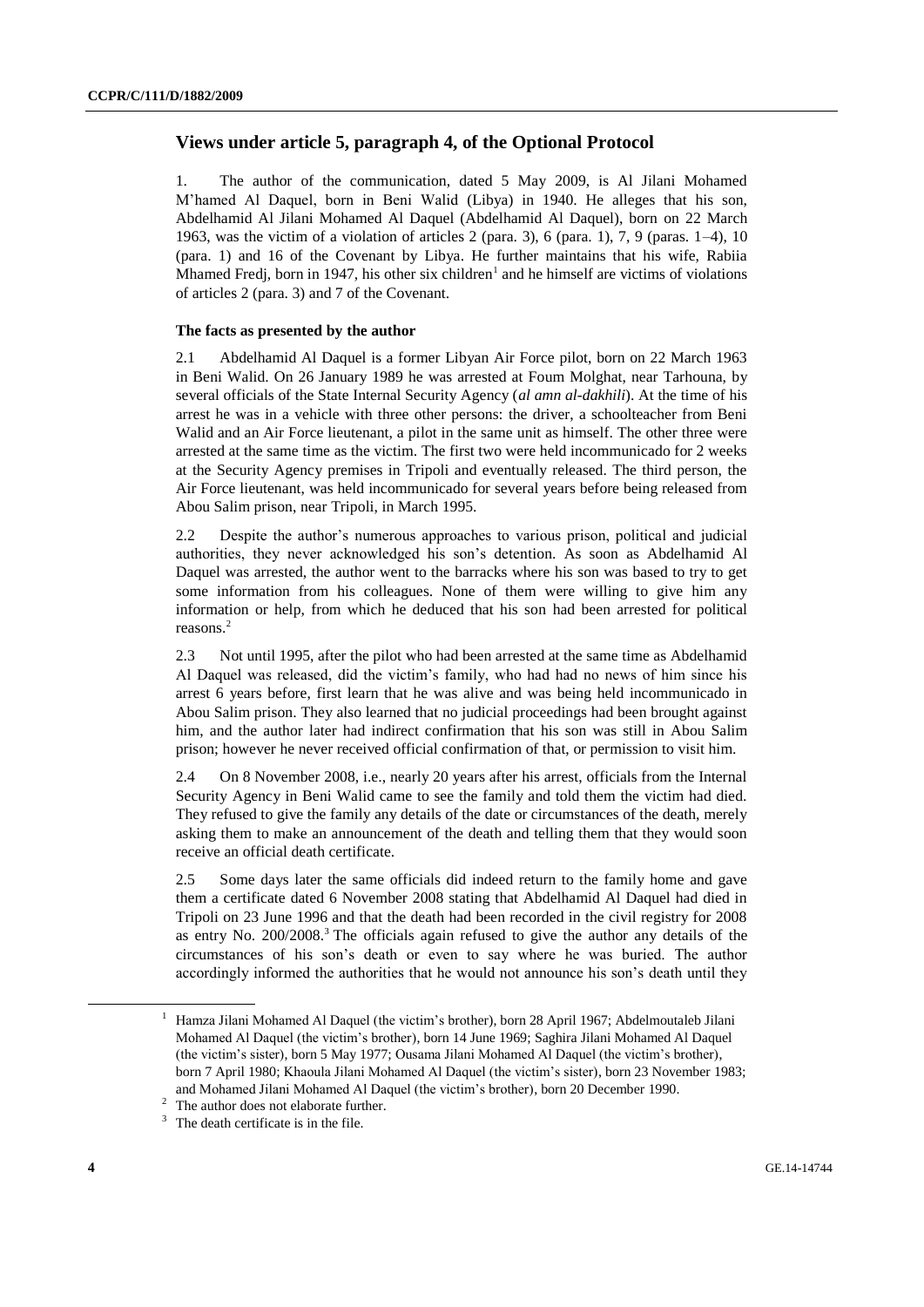returned the victim's remains to the family and gave the exact causes of death after an autopsy.

2.6 The author notes that the alleged date of death, 23 June 1996, is the same date as the Abou Salim massacre, one of the biggest prison massacres in modern times, during which at least 1,000 prisoners were killed in the prison by the Libyan security services. Afterwards the authorities never published lists of the victims, leaving their families in distress and uncertainty over the fate of their loved ones.

2.7 The author claims that he has used every means possible to find out from the competent authorities what happened to his son. After the release, two weeks later, of the first two individuals arrested at the same time as Abdelhamid Al Daquel — which is what had led him to believe that his son was probably being held by Internal Security — he went to Tripoli to try to obtain information from the security services, but to no avail. They did not admit to having detained the victim. The author subsequently asked the local People's Committees several times to intercede with the higher authorities, always without success. When he learned in 1995 that Abdelhamid Al Daquel was still alive and was being held in Abou Salim prison (see para. 2.3), the author went to Abou Salim to try to visit his son but the authorities turned him away, denying that he was being held there.

2.8 The author also tried to obtain legal assistance from a lawyer to bring a complaint before the courts for the disappearance of his son, but none of the lawyers he approached would undertake such proceedings against the State. For many years the author tirelessly pursued his approaches to the various authorities but never received a reply.

2.9 The author further claims that it was materially impossible for him to apply to the domestic courts to obtain an investigation into his son's disappearance, since all the lawyers he approached refused to help in proceedings that were in any case, he claims, doomed to failure. The author maintains that domestic remedies in the State party were in this case neither available nor effective and that he should not therefore be obliged to continue his efforts or pursue domestic remedies any further for his communication to be admissible by the Committee.

2.10 The author has submitted his son's case to the Working Group on Enforced or Involuntary Disappearances, the Special Rapporteur on extrajudicial, summary or arbitrary executions and the Special Rapporteur on the question of torture. However, the Libyan Government has never provided any information that might shed light on the victim's fate.

#### **The complaint**

3.1 The author claims that Abdelhamid Al Daquel was subjected to enforced disappearance after his arrest on 26 January 1989 by officials of the Libyan State Internal Security Agency, since his arrest was followed by a refusal to acknowledge his deprivation of liberty or to reveal what had happened to him. As a victim of enforced disappearance, Abdelhamid Al Daquel was de facto prevented from exercising his right of recourse to challenge the lawfulness of his detention, in violation of article 2, paragraph 3, of the Covenant. His relatives used all legal means to find out what had happened to him, but the State party took no action, despite its obligation to provide an effective remedy, including that of conducting a thorough and effective investigation.

3.2 The author contends that the enforced disappearance and incommunicado detention of Abdelhamid Al Daquel constituted a serious threat to his right to life, in violation of article 6, paragraph 1, inasmuch as the State party failed in its duty to protect the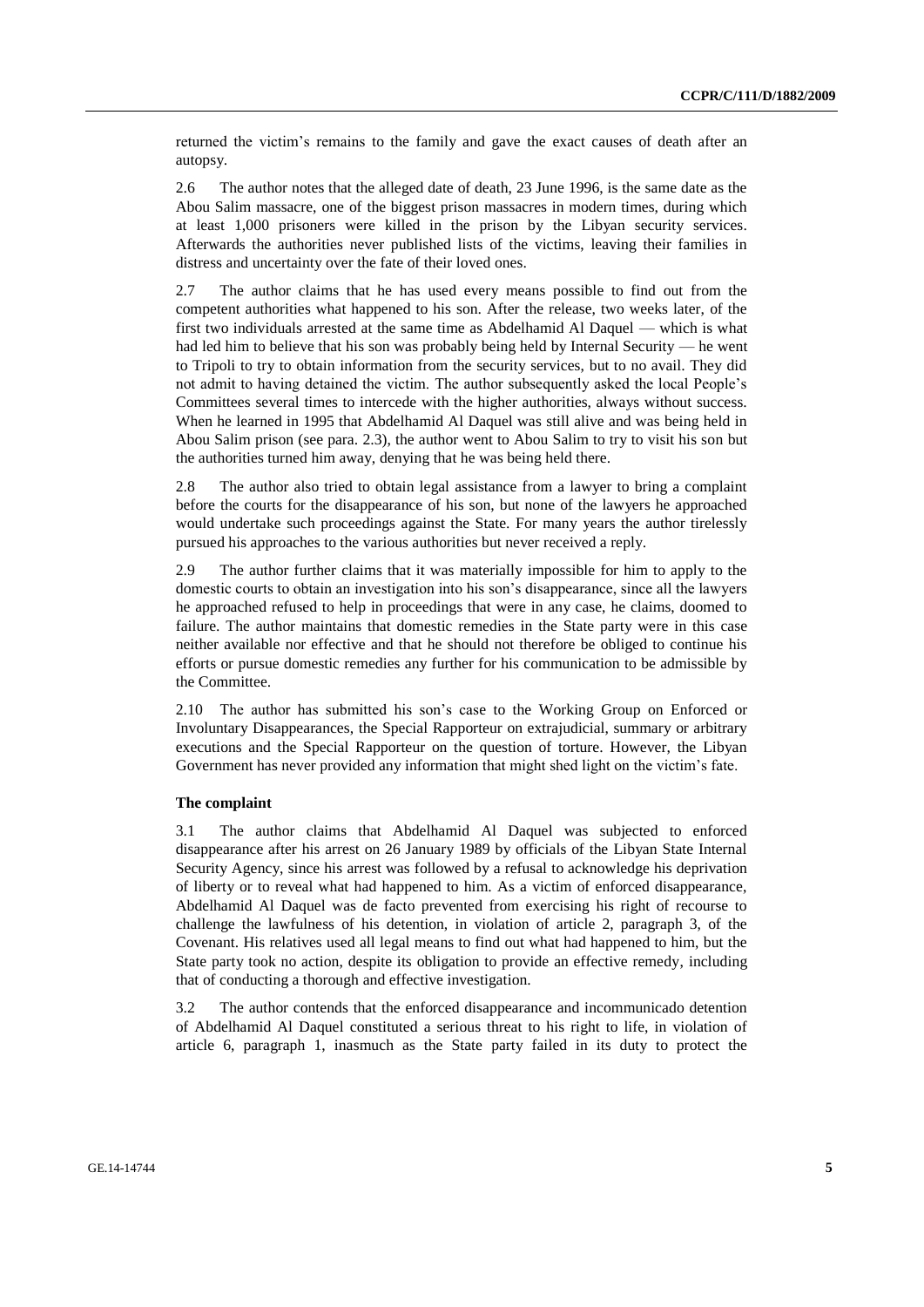fundamental right to life,<sup>4</sup> all the more so since the State party made no effort to find out what had actually happened to him. The author further argues that the notification of death given to the family by the authorities on 8 November 2008 amounted to explicit recognition that the victim disappeared as a result of the action of State officials, and confirmed that his right to life was not protected by the State party authorities. His death, which occurred in unknown circumstances that continue to be concealed by the State party, constitutes a violation by the State party of article 6, paragraph 1, of the Covenant in respect of Abdelhamid Al Daquel.

3.3 Under article 7 of the Covenant, the author argues that the mere fact of being subjected to enforced disappearance constitutes inhuman or degrading treatment.<sup>5</sup> The author also says he has his doubts as to the real date of his son's death, which was recorded at the Tripoli registry office in 2008, whereas the certificate states that death occurred on 23 June 1996. The author fears that the death occurred more recently than the date given on the death certificate for Abdelhamid Al Daquel, and that the authorities are using the events at Abou Salim prison (see para. 2.6) as a pretext to make it seem as though the son died then, whereas he probably died as a result of torture or ill-treatment during his incommunicado detention. The fact that the authorities refuse to act on his request for an investigation only reinforces his conviction. The author therefore believes that the victim was probably subjected to physical torture from the time of his arrest, as this is known to be a particularly widespread practice in the State party.

3.4 From the perspective of the victim's family, his disappearance was, and still is, a paralysing, painful and distressing ordeal, since they have had no news of him for 19 years and are still being kept in the dark as to the circumstances surrounding his death.<sup>6</sup> Accordingly, the author alleges that the treatment of Abdelhamid Al Daquel is a violation under article 7 of his own rights and of those of all the members of his family.

3.5 Under article 9, the author recalls that Abdelhamid Al Daquel was arrested by the State security services without a warrant and without being told of the reasons for his arrest, in violation of article 9, paragraph 1, of the Covenant. He was then detained arbitrarily and incommunicado from the time of his arrest till the day of his death.<sup>7</sup> In violation of article 9, paragraph 2, he was never informed of the grounds for his arrest or of any criminal charge against him. Abdelhamid Al Daquel was never brought before a judge or other officer authorized by law to exercise judicial power, in violation of article 9, paragraph 3. In addition, the author recalls that, according to the Committee's case law, incommunicado detention may in and of itself entail a violation of article 9.<sup>8</sup> Moreover, as a victim of enforced disappearance, he was physically unable to challenge the legality of his detention or to apply to a judge to request his release. Consequently, the author claims a violation of article 9, paragraph 4, in respect of Abdelhamid Al Daquel.

3.6 Under article 10 of the Covenant, the author contends that, if it is shown that Abdelhamid Al Daquel was the victim of a violation of article 7, it cannot be argued that he

<sup>4</sup> The author refers to communication No. 84/1981, *Dermit Barbato v. Uruguay*, Views adopted on 21 October 1982, para. 10.

<sup>5</sup> The author refers, inter alia, to communications No. 449/1991, *Mojica v. Dominican Republic*, Views adopted on 15 July 1994, para. 5.7; and No. 540/1993, *Laureano Atachahua v*. *Peru*, Views adopted on 25 March 1996, para. 8.5.

<sup>6</sup> The author refers, inter alia*,* to communication No. 107/1981, *Quinteros v. Urugua*y, Views adopted on 21 July 1983, para. 14.

<sup>7</sup> The author refers, inter alia*,* to communication No. 1297/2004, *Medjnoune v. Algeria*, Views adopted on 14 July 2006, para. 8.7.

<sup>8</sup> The author refers, inter alia*,* to communications No. 992/2001, *Bousroual v. Algeria*, Views adopted on 30 March 2006, para. 9.6; and No. 1196/2003, *Boucherf v. Algeria*, Views adopted on 30 March 2006, para. 9.5.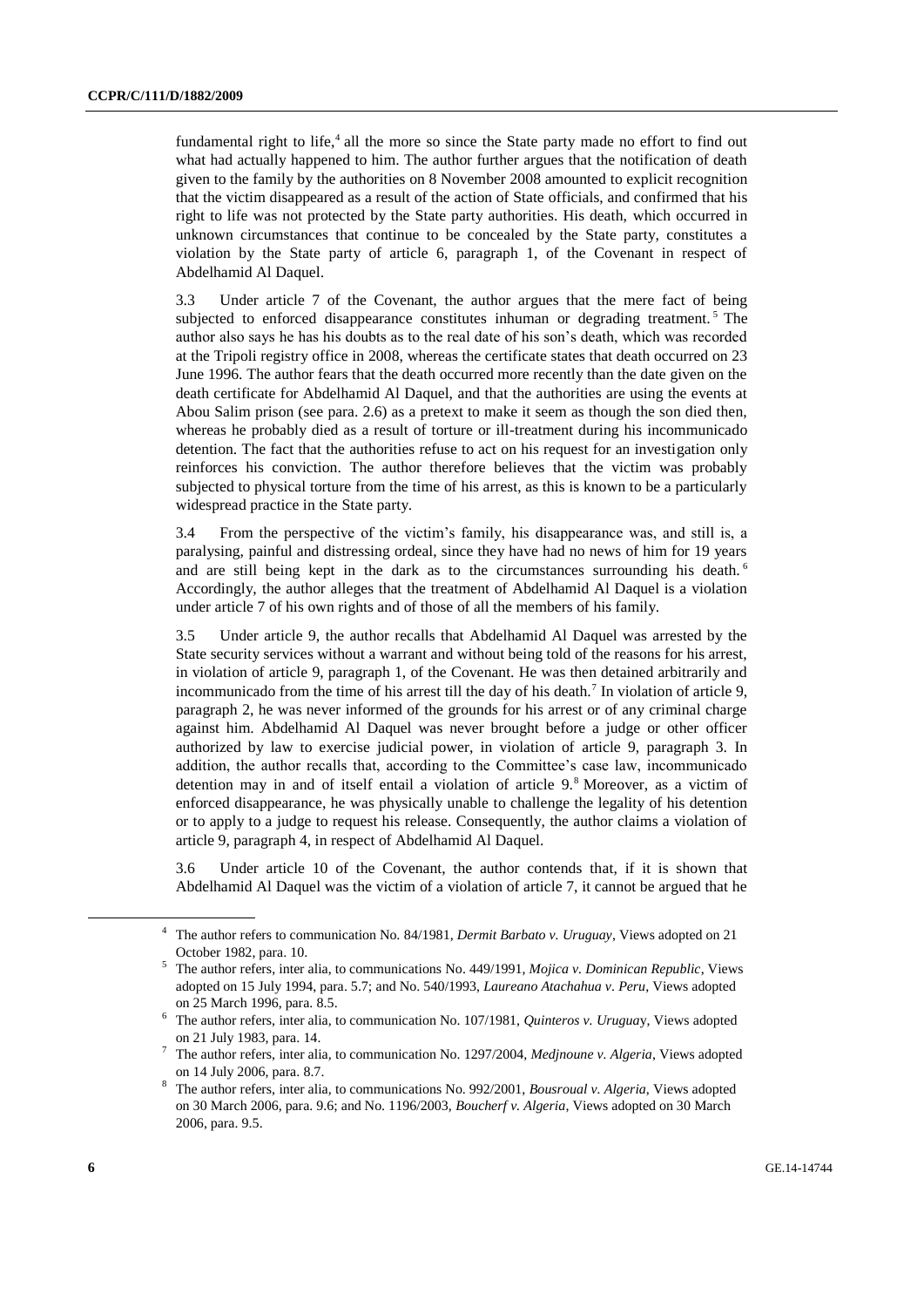was ever treated in a humane manner or with respect for the inherent dignity of the human person. Consequently, the author maintains that the State party has also violated article 10, paragraph 1, of the Covenant in respect of Abdelhamid Al Daquel.

3.7 In the author's view, as a victim of an unacknowledged detention, by virtue of which he was removed from the protection of the law, Abdelhamid Al Daquel was also reduced to the status of non-person,<sup>9</sup> and thereby deprived of the ability to exercise his rights under the Covenant, in violation of article 16 of the Covenant.

#### **State party's failure to cooperate**

4. On 25 June 2009, 6 May 2010, 24 January 2011 and 7 March 2011, the State party was invited to submit its comments on the admissibility and merits of the communication. The Committee notes that this information has not been received. It finds it regrettable that the State party has failed to provide any information with regard to the admissibility or substance of the author's claims. It recalls that, under article 4, paragraph 2, of the Optional Protocol, the State party concerned is required to submit to the Committee written explanations or statements clarifying the matter and describing any measures it may have taken to remedy the situation. In the absence of a reply from the State party, due weight must be given to the author's allegations, to the extent that these have been properly substantiated.<sup>10</sup>

#### **Issues and proceedings before the Committee**

#### *Consideration of admissibility*

5.1 Before considering any claim contained in a communication, the Human Rights Committee must decide, in accordance with rule 93 of its rules of procedure, whether the communication is admissible under the Optional Protocol to the Covenant.

5.2 As required under article 5, paragraph 2 (a), of the Optional Protocol, the Committee has ascertained that the same matter is not being examined under another procedure of international investigation or settlement. The Committee notes that the case of Abdelhamid Al Daquel was reported to the Working Group on Enforced or Involuntary Disappearances, the Special Rapporteur on extrajudicial, summary or arbitrary executions and the Special Rapporteur on the question of torture. However, it recalls that extra-conventional procedures or mechanisms established by the Commission on Human Rights or the Human Rights Council, and whose mandates are to examine and report publicly on human rights situations in specific countries or territories, or cases of widespread human rights violations worldwide, do not generally constitute an international procedure of investigation or settlement within the meaning of article 5, paragraph 2 (a), of the Optional Protocol.<sup>11</sup> Accordingly, the Committee considers that it is not precluded from examining the case under this provision.

5.3 With regard to the exhaustion of domestic remedies, the Committee reiterates its concern that, in spite of three reminders having been addressed to the State party, no

<sup>9</sup> The author refers to communication No. 1327/2004, *Atamna v. Algeria*, Views adopted on 10 July 2007.

<sup>10</sup> See, for example, communications No. 1422/2005, *El Hassy v. Libyan Arab Jamahiriya*, Views adopted on 24 October 2007, para. 4; No. 1295/2004, *El Alwani v. Libyan Arab Jamahiriya*, Views adopted on 11 July 2007, para. 4; No. 1208/2003, *Kurbonov v. Tajikistan*, Views adopted on 16 March 2006, para. 4; and No. 760/1997, *Diergaardt et al. v. Namibia*, Views adopted on 25 July 2000, para. 10.2.

<sup>11</sup> See, for example, communication No. 1874/2009, *Mihoubi v. Algeria*, Views adopted on 18 October 2013, para. 6.2.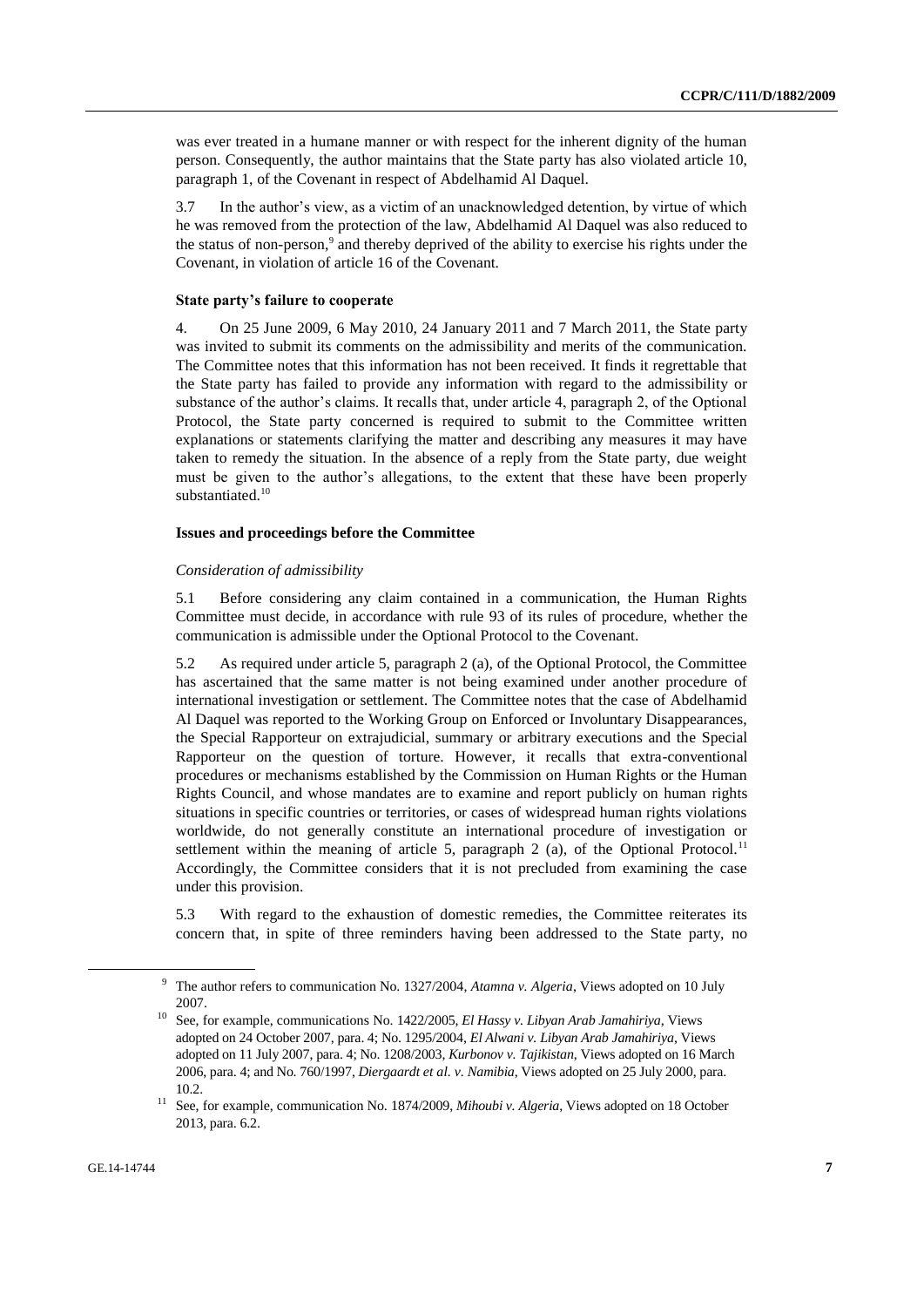information or observations on the admissibility or merits of the communication have been received. The Committee finds that it is not precluded from considering the communication under article 5, paragraph 2 (b), of the Optional Protocol.

5.4 The Committee considers that the author's allegations have been sufficiently substantiated for purposes of admissibility, and proceeds to its consideration on the merits in respect of the claims made on behalf of Abdelhamid Al Daquel under articles 2 (para. 3), 6 (para. 1), 7, 9 (paras. 1–4), 10 (para. 1) and 16 of the Covenant, and on behalf of the author himself, his wife, Rabiia Mhamed Fredj (the victim's mother), and their other six children<sup>12</sup> under articles 2 (para. 3) and 7 of the Covenant.

#### *Consideration on the merits*

6.1 The Human Rights Committee has considered the present communication in the light of all the information made available to it, as required under article 5, paragraph 1, of the Optional Protocol. As the State party has not replied to the author's allegations, due weight must be given to those allegations to the extent that they have been sufficiently substantiated.

6.2 The Committee takes note of the statement by the author, which has not been contested, to the effect that Abdelhamid Al Daquel was arrested in Foum Molghat on 26 January 1989 by officials of the internal security forces and taken to an unknown destination together with three other individuals who were apprehended at the same time. Although the family learned in 1995, from an unofficial source, that Abdelhamid Al Daquel was still alive and was being held in Abou Salim prison, it was not until November 2008, that is to say nearly 20 years after his disappearance, that the State party authorities told the family of Abdelhamid Al Daquel's death, allegedly on 23 June 1996 in Tripoli.

6.3 The Committee notes that the State party has not responded to the author's allegations regarding the enforced disappearance of his son and recalls that, in accordance with its jurisprudence, the burden of proof cannot rest solely with the authors of a communication, especially when the authors and the State party do not have equal access to the evidence and when the State party is often in sole possession of the relevant information, such as information related to Abdelhamid Al Daquel's detention and the circumstances surrounding his death. $13$ 

6.4 The Committee further recalls that, in cases of enforced disappearance, the act of deprivation of liberty, followed by a refusal to acknowledge the deprivation of liberty or by concealment of the fate of the disappeared person, denies the person the protection of the law and places his or her life at serious and constant risk, for which the State is accountable. <sup>14</sup> Moreover, given that Abdelhamid Al Daquel died during his prolonged incommunicado detention, when he was at all times in the hands of the State party, and in circumstances that have yet to be explained, the Committee can only find that the State party has violated Abdelhamid Al Daquel's right to life under article 6, paragraph 1, of the Covenant.

6.5 As regards article 7, the Committee recognizes the degree of suffering caused by being held indefinitely without contact with the outside world. It recalls its general comment No. 20 (1992) on the prohibition of torture or other cruel, inhuman or degrading

<sup>&</sup>lt;sup>12</sup> See note 1 above.

<sup>13</sup> See, for example, communications No. 888/1999, *Telitsina v. Russian Federation*, Views adopted on 29 March 2004, paras. 7.5 and 7.6; and No. 1832/2008, *Al Khazmi v. Libya*, Views adopted on 18 July 2013, para. 8.2.

<sup>14</sup> See, for example, communication No. 1884/2009, *Aouali et al. v. Algeria*, Views adopted on 18 October 2013, para. 7.4.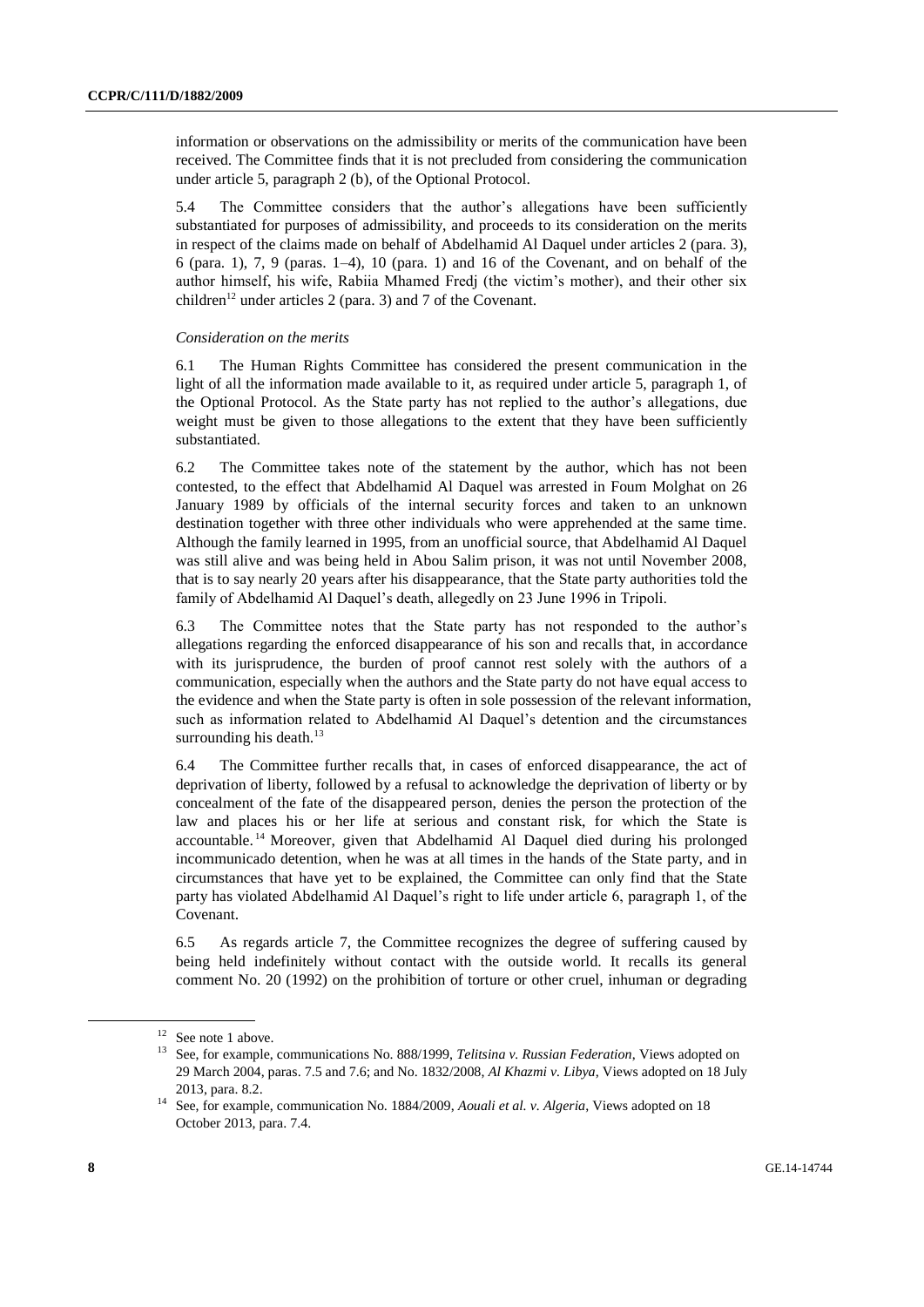treatment or punishment, in which it recommends that States parties should make provision against incommunicado detention. It notes in the instant case that Abdelhamid Al Daquel was arrested on 26 January 1989 and was taken to an undisclosed location by State security officers, after which he was denied any communication with his family; that despite numerous attempts, his family was unable to obtain any information as to his whereabouts; that his family was told of his death nearly 20 years after his arrest and his remains were not returned to them; and that the family was not informed of the circumstances of his death or where he was buried. In the absence of any satisfactory explanation by the State party, the Committee finds a violation of article 7 of the Covenant in respect of Abdelhamid Al Daquel.<sup>15</sup>

6.6 Having reached that conclusion, the Committee decides not to address the author's allegations under article 10 of the Covenant.

6.7 The Committee also takes note of the anguish and distress caused to the author and his family by Abdelhamid Al Daquel's disappearance, followed by the confirmation of his death, which they only received some 20 years later without even being given their son's remains or any explanation of the circumstances surrounding his death, even though he had for the entire time been in the hands of the State party's authorities with no contact with the outside world. Instead of immediately informing the author and his family of Abdelhamid Al Daquel's death, which allegedly occurred on 23 June 1996, and launching a thorough investigation with a view to prosecuting the perpetrators, the State party's authorities left the family without any information about the fate of their relative for 12 more years even though they must have known that he had died in detention, in circumstances as yet unexplained. The Committee considers that the facts before it disclose a violation of article 7 of the Covenant with regard to the author, his wife Rabiia Mhamed Fredj (the victim's mother), and their other six children.<sup>16</sup>

6.8 With regard to the alleged violation of article 9, the Committee notes the author's statement that Abdelhamid Al Daquel was arrested without a warrant by members of the internal security forces; that he was not informed of the reasons for his arrest; that he was kept in incommunicado detention from the time of his arrest until his alleged death. Abdelhamid Al Daquel was not brought before a judicial authority, which would have enabled him to challenge the lawfulness of his detention, and no official information was given to his family regarding his place of detention or his fate. In light of the foregoing and in the absence of any explanation from the State party, the Committee finds that there has been a violation of article 9 with regard to Abdelhamid Al Daquel.<sup>17</sup>

6.9 With regard to the alleged violation of article 16, the Committee recalls its established jurisprudence, according to which the intentional removal of a person from the protection of the law for a prolonged period of time may constitute a refusal to recognize that person as a person before the law, if the victim was in the hands of the State authorities when last seen, and if the efforts of their relatives to obtain access to potentially effective remedies, including judicial remedies, have been systematically impeded.<sup>18</sup> The Committee recalls that, after his arrest, Abdelhamid Al Daquel was detained in circumstances the Committee has found to be arbitrary. He was then subjected to enforced disappearance, which continued until his death, which allegedly occurred on 23 June 1996. No official investigation was carried out into the circumstances of his disappearance or death, and no

<sup>15</sup> See, inter alia, communication No. 1791/2008, *Boudjemai v. Algeria*, Views adopted on 7 March 2013, para. 8.5.

<sup>16</sup> See, for example, *Aouali et al. v. Algeria*, para. 7.6.

<sup>17</sup> See, for example, communications No. 1913/2009, *Abushaala v. Libya*, Views adopted on 18 March 2013, para. 6.5; and No. 1884/2009, *Aouali et al. v. Algeria*, para. 7.9.

<sup>18</sup> See, for example, *Boudjemai v. Algeria*, para. 8.9.